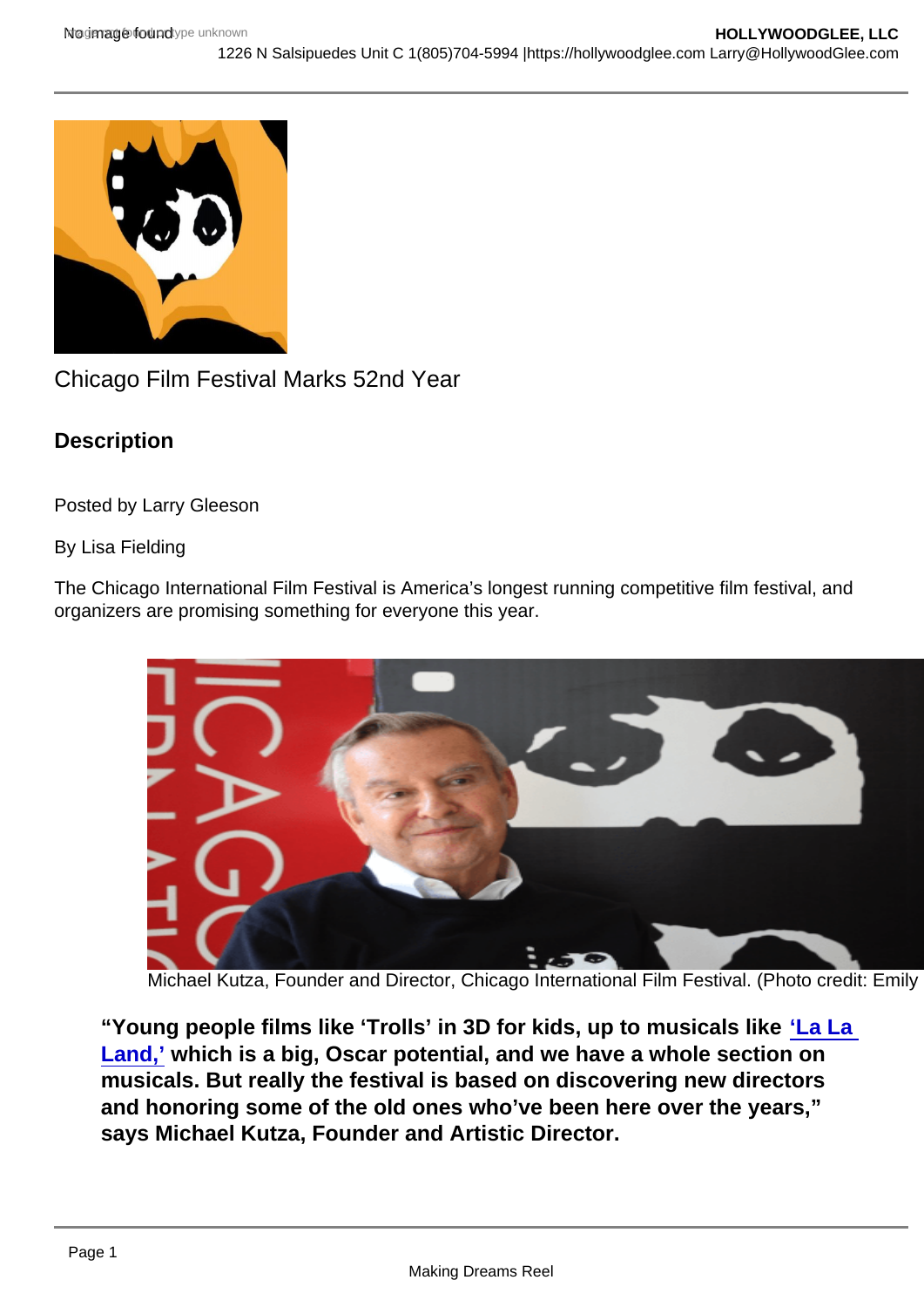Kutza founded the CIFF in 1964 and has been bringing independent and foreign films to the masses for years.

"We do a mix of independent and Hollywood. We close with a big Hollywood film to tempt you to come see some of our foreign films. It's a tough town, but we want to get you to see the world, and so we tempt you with Hollywood," he says.

Kutza says not only does the festival educate fans about films they would never have seen otherwise, but the 15-day festival offers hundreds of feature films. It's an opportunity to see many features before they are released.

"You want the best films, you want the winner of the Cannes Film Festival, [Venice,](https://hollywoodglee.com/2016/09/11/venice-continues-to-mesmerize/) Sundance, then you start with that. We go all over the world to find what's best and bring it to film fans here in Chicago," he says.

There will also be documentaries, films by first-time filmmakers, short-subject films, educational films, big name directors and actors along with films submitted for the Academy Awards.

There's even a new section this year, an International Musical section.

Programming Director Mimi Plauche, Chicago International Film Festival (Photo from <http://www.tiff.ro.com>)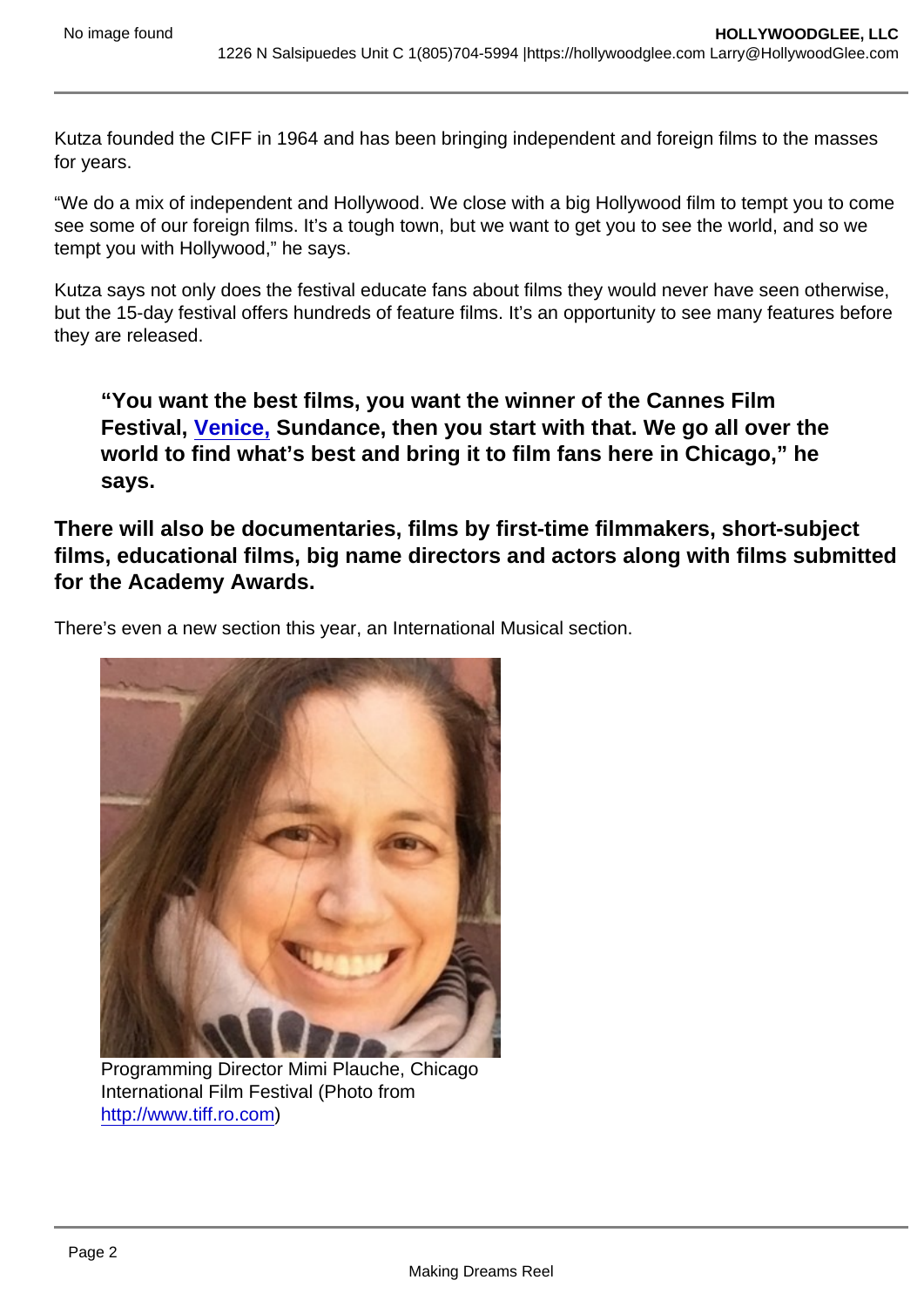## **"We found everything from an Israeli-Palestinian hip-hop musical. Three different Polish musicals were made this year, and we have two of them. It's really kind of fun looking for and finding a whole new genre of films from around the world," says Mimi Plauche, programming director.**

This year's main competition jury president is actress Geraldine Chaplin, daughter of Charlie Chaplin. She will join Kutza for a conversation about her career and the 23 days her famous father spent at Chicago's Essanay Studios in 1915.



Actress Geraldine Chaplin, daughter of Charlie Chaplin, will serve as the main competition jury presi International Film Festival)

"I was just in Cuba and spent ten days on a jury with Geraldine. I asked her if she'd ever been to Chicago and she said no. I told her to come and take part and we can honor you and you talk about your life and your dad's films," Kutza says.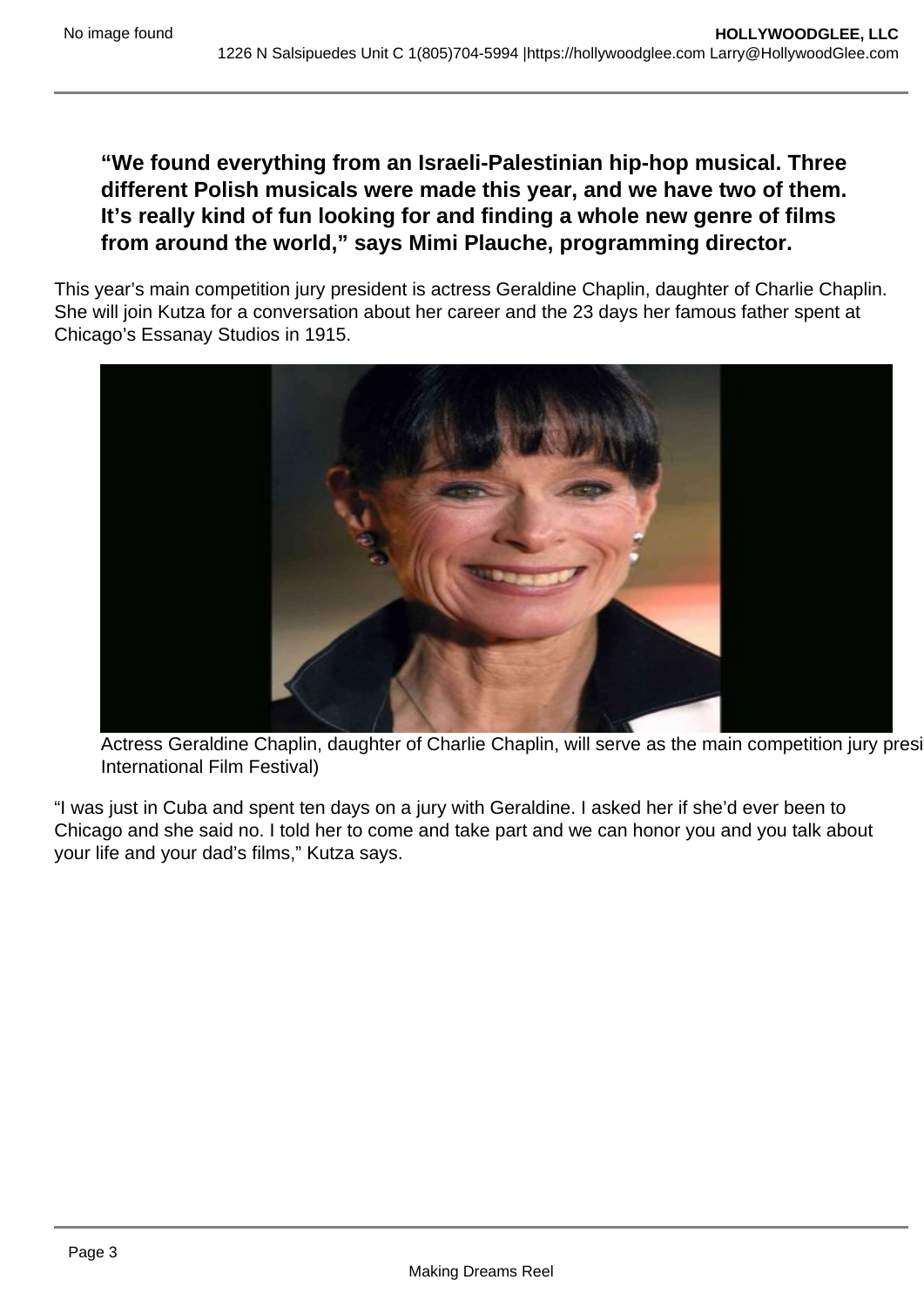Directors Peter Bogdonovich, left, and Steve McQueen will be honored at the 52nd Chicago International Film Festival. (Photo credit: [http://www.chicago.cbslocal.com\)](http://www.chicago.cbslocal.com)

This year, directors Peter Bogdonovich and Steve McQueen will be honored. The film fest opens on Thursday and runs through Oct. 27. For more information, [click here.](http://www.chicagofilmfestival.com/)

(Source: <http://www.chicago.cbslocal.com>)

**Category** 

- 1. Chicago Film Festival
- 2. Venice International Film Festival

## Tags

- 1. #Sundance
- 2. Academy Awards
- 3. Actor
- 4. Cannes
- 5. Chicao Film Festival
- 6. Director
- 7. Documentaries
- 8. Educational
- 9. Film
- 10. Film Festival
- 11. Filmmaking
- 12. foreign
- 13. Founder
- 14. Geraldine Chaplin
- 15. Hollywood
- 16. Independent
- 17. Michael Kutza
- 18. Mimi Plauche
- 19. Peter Bogdonovich